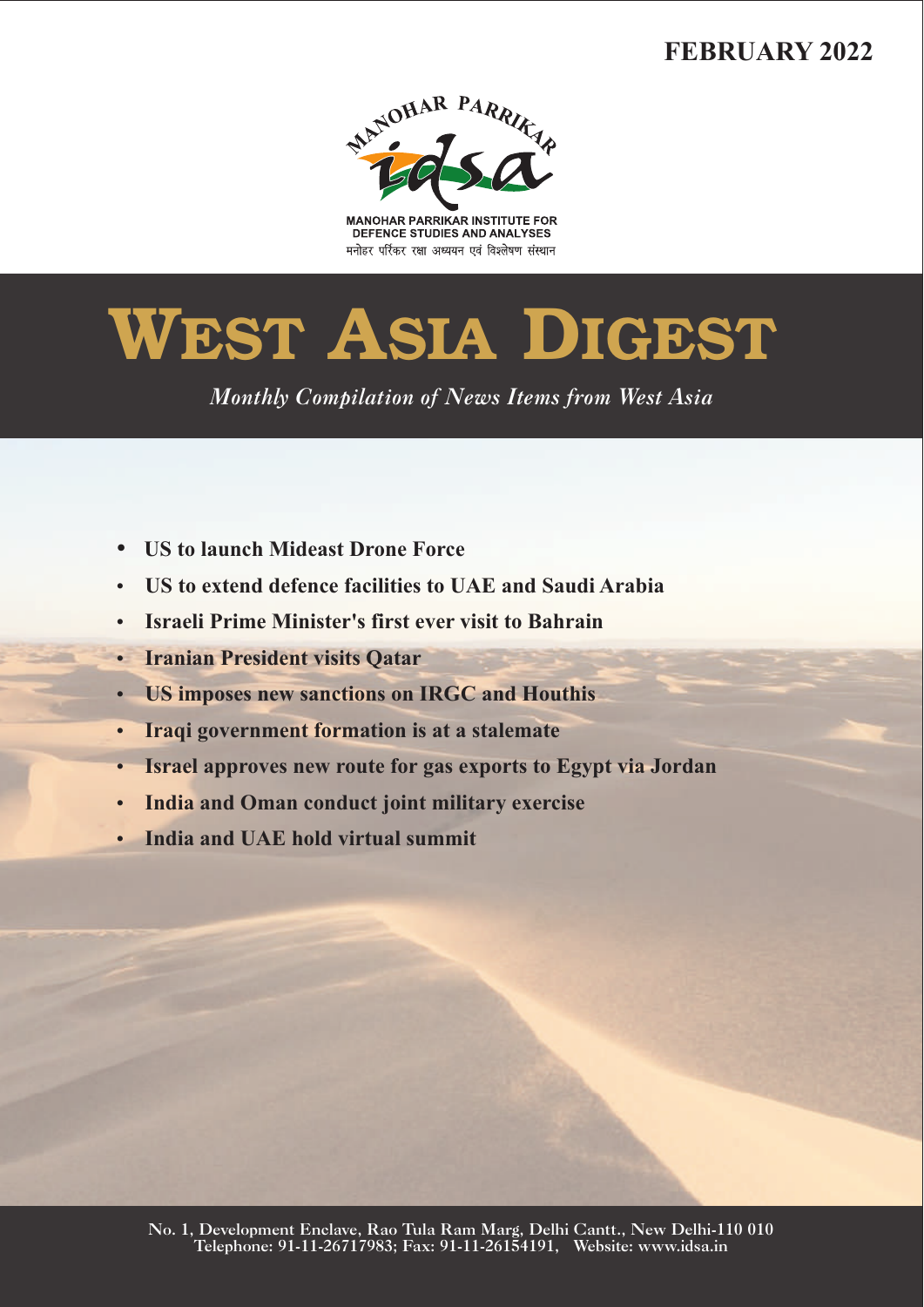#### **US to launch Mideast Drone Force**

Amid growing tension with Iran, the US Navy's Bahrain-based fifth fleet announced to launch a new joint fleet of drones along with allied countries. The focus of the fleet will be to patrol the large portion of West Asia's waters. According to Vice Adm. Brad Cooper (Commander of the US Navy's Fifth Fleet), the fleet with 100 drones (Sailing and Submersing) will significantly improve the surveillance capacity of the US navy and will allow it to closely track the vital global oil and shipping lanes. The international maritime routes in the Gulf waters have been targeted multiple times by militias and the US plans to launch the drone fleet is intended to tackle such challenges.

#### **US to extend defence facilities to UAE and Saudi Arabia**

The US announced that it will extend its defence expertise and systems to UAE and Saudi Arabia. This decision has come in the aftermath of continuous drone attacks on both the countries. Responsibility for both the attacks was claimed by the Houthis, and these attacks were targeted at civilian infrastructures. The US strongly condemned the attack on Saudi Arabia; and it has stated that Washington is working with Abu Dhabi and other regional and global partners, to develop better solutions to stop drone attacks, even before they are launched.

#### **Israeli Prime Minister's first ever visit to Bahrain**

Israel's Prime Minister, Naftali Bennett, visited Bahrain for the first time on February 15 and discussed bilateral issues with Prime Minister Salman bin Hamad Al

Khalifa. During the visit, both the leaders discussed the opportunity to deepen ties between the "peoples of both nations in social, economic and security matters". They also discussed strategic and security relations to deal with regional problems such as terrorism, extremism, nuclear threat, poverty and social challenges. In addition, a detailed discussion was also held to strengthen economic, business, and trade relations between the two countries. They also agreed upon 10-years plan called "The Joint Warm Peace Strategy" which "will serve as a roadmap for the development of relations". This strategy will focus on the expansion of relations in the areas such as food and security, innovation, energy, education, healthcare, trade, student exchange and investment.

# **Iranian President visits Qatar**

Iran President Ebrahim Raisi visited Qatar on February 21. This is the first foreign visit by President Raisi, and is seen as an opportunity to further strengthen the diplomatic and economic ties between the two countries. The visit concluded with the signing of 14 different agreements, which covers different sectors of cooperation including trade, sea and air transportation, electricity, culture and education.

#### **US imposes new sanctions on IRGC and Houthis**

The Biden administration unveiled new sanctions targeting what it called an "international network" that is supposedly controlled by Iran's Islamic Revolutionary Guard Corps (IRGC) for the purpose of raising funds to support Yemen's Houthi rebels. The sanctions order targets individuals and companies based all over the world, including India, Singapore,